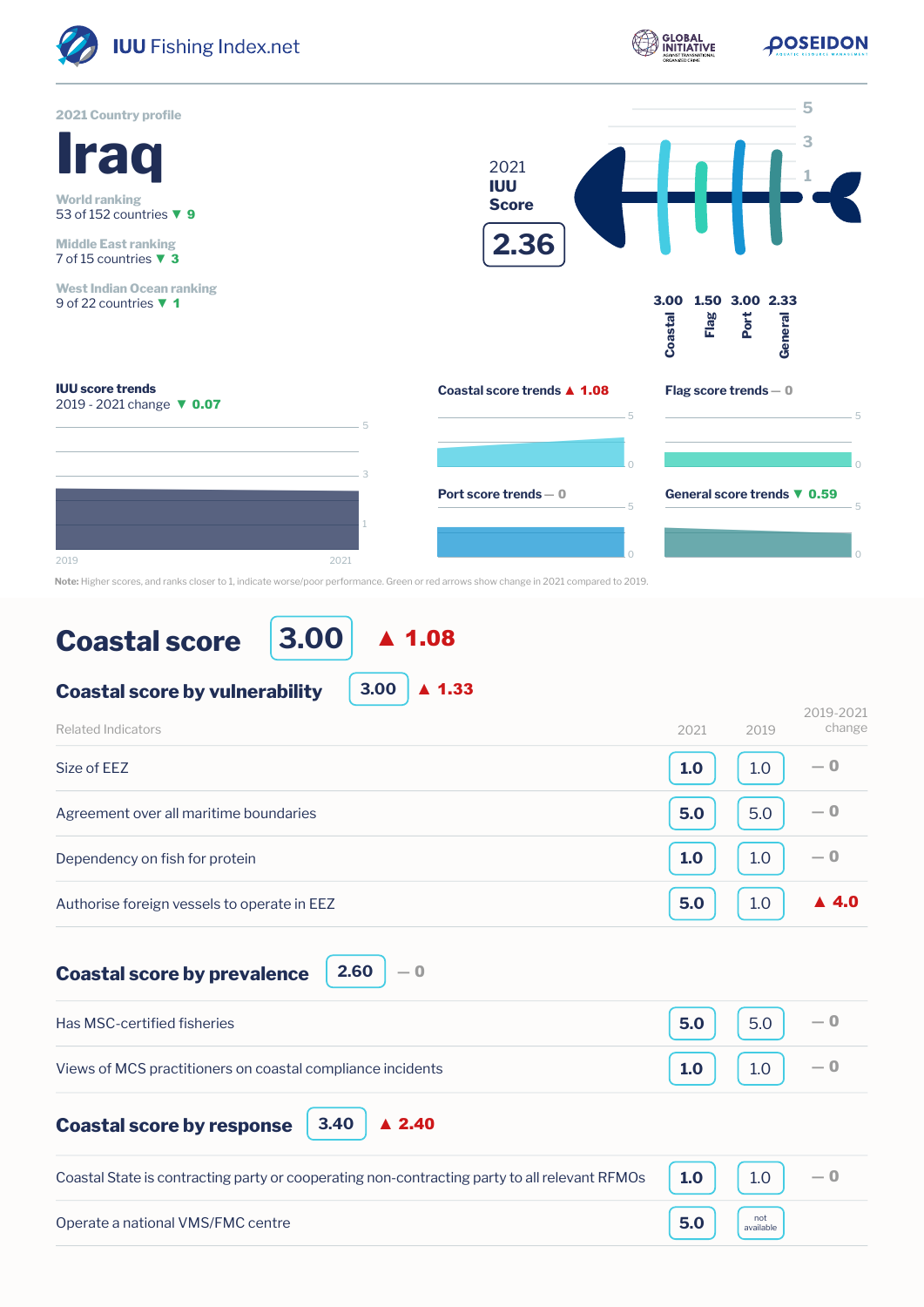| <b>IUU</b> Fishing Index.net                                                                                                                             | <b>GLOBAL</b>     | DOSEIDON          |                     |
|----------------------------------------------------------------------------------------------------------------------------------------------------------|-------------------|-------------------|---------------------|
| 1.50<br>$\bf{0}$<br><b>Flag score</b>                                                                                                                    |                   |                   |                     |
| $-0$<br>1.00<br><b>Flag score by vulnerability</b>                                                                                                       |                   |                   |                     |
| <b>Related Indicators</b>                                                                                                                                | 2021              | 2019              | 2019-2021<br>change |
| Distant water vessels on RFMO RAVs                                                                                                                       | 1.0               | 1.0               | — 0                 |
| Distant water vessels under several RFMOs                                                                                                                | not<br>applicable | not<br>applicable |                     |
| 1.00<br>$-0$<br><b>Flag score by prevalence</b>                                                                                                          |                   |                   |                     |
| Vessels on IUU lists                                                                                                                                     | 1.0               | 1.0               | — 0                 |
| View of fisheries observers on flag state compliance incidents                                                                                           | 1.0               | 1.0               | $-0$                |
| Views of MCS practitioners on flag state compliance incidents                                                                                            | 1.0               | 1.0               | $-0$                |
| 3.00<br>$-0$<br><b>Flag score by response</b>                                                                                                            |                   |                   |                     |
| Accepted FAO Compliance Agreement                                                                                                                        | not<br>applicable | not<br>applicable |                     |
| 口<br>Registered vessels with foreign or unknown ownership                                                                                                | not<br>available  | not<br>available  |                     |
| Provision of vessel data for inclusion in Global Record                                                                                                  | 5.0               | 5.0               | — 0                 |
| Compliance with RFMO flag state obligations                                                                                                              | not<br>applicable | not<br>applicable |                     |
| Flag State is contracting party or cooperating non-contracting party to all<br>relevant RFMOs                                                            | 1.0               | 1.0               | $-0$                |
| Indicator 'Authorised vessel data provided to FAO HSVAR" used in 2019 has now changed to 'Registered vessels with<br>口<br>foreign or unknown ownership". |                   |                   |                     |
| 3.00<br><b>Port score</b>                                                                                                                                |                   |                   |                     |
| Port score by vulnerability<br>1.50<br>▼ 2.00                                                                                                            |                   |                   | 2019-2021           |
| <b>Related Indicators</b>                                                                                                                                | 2021              | 2019              | change              |
| Number of fishing ports                                                                                                                                  | 2.0               | 2.0               | — 0                 |
| Port visits by foreign fishing or carrier vessels                                                                                                        | 1.0               | 5.0               | 4.0                 |
| <b>Port score by prevalence</b>                                                                                                                          |                   |                   |                     |
| Views of MCS practitioners on port compliance incidents                                                                                                  |                   | 1.0               | 1.0                 |
| View of fisheries observers on port compliance incidents                                                                                                 |                   | 1.0               | 1.0                 |